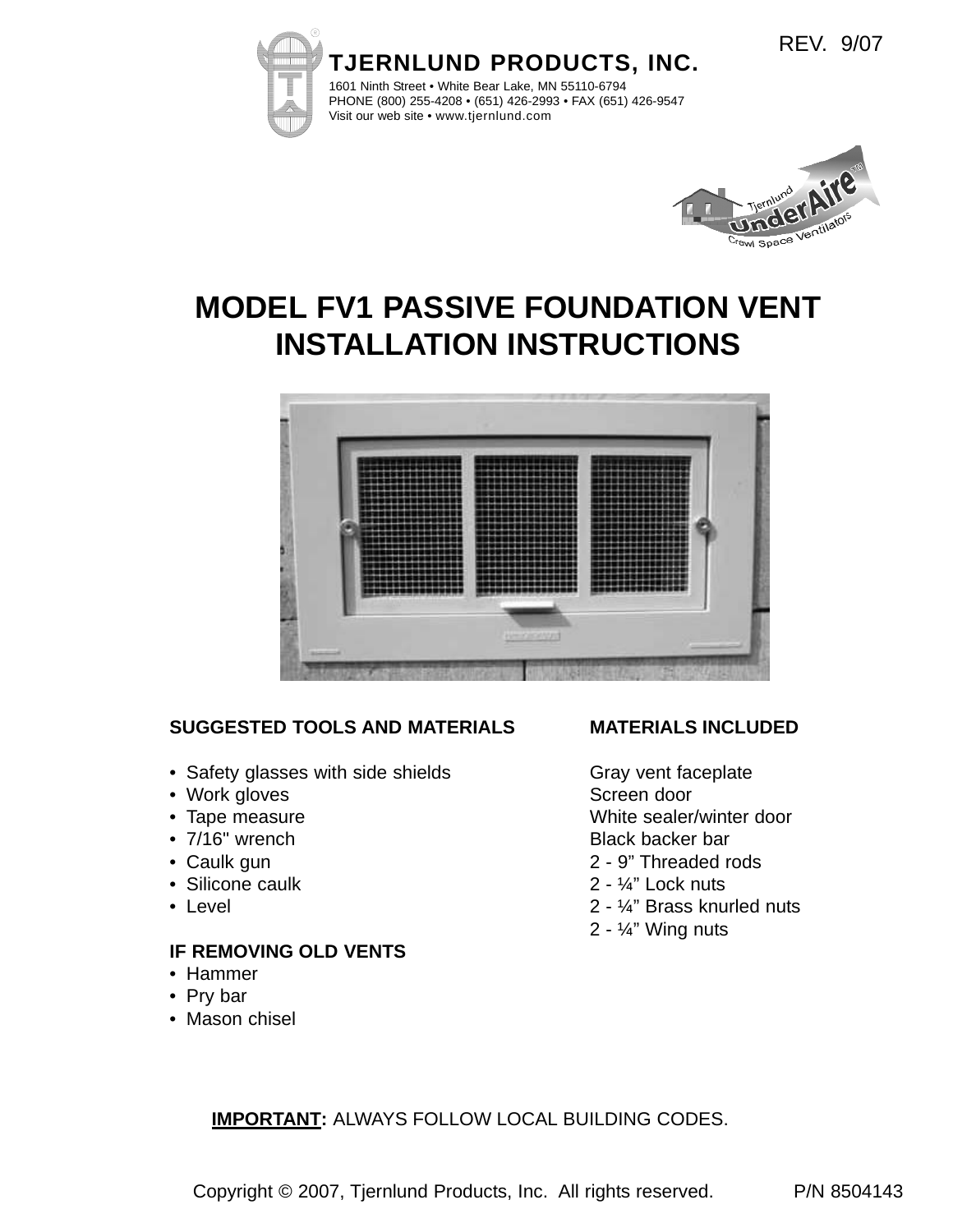#### **INSTALLATION**

#### **IMPORTANT:** ALWAYS FOLLOW YOUR LOCAL BUILDING CODES.

- 1. Measure width and height of opening to verify the FV1 faceplate will overlap the opening by at least ¼" or more on all four sides.
- 2. If replacing an existing vent, remove the mortar that secures the vent to the foundation using a hammer, flat pry bar and/or large masonry chisel.

#### **CRAWL SPACE VENT INSTALLATION (DIAGRAM A)**

- 1. Once it is verified that the faceplate fits flush with the sill plate and foundation, caulk the backside of the faceplate with ample silicone caulk to insure a quality seal.
- 2. Put one lock nut on each of the threaded rods.
- 3. Reach inside through the faceplate opening and screw each of the threaded rods through the inserts of the faceplate toward the outside of the foundation until the rods protrude at least 5/8".
- 4. Tighten the lock nuts on inside of threaded rod with 7/16" wrench. **DO NOT** over tighten.
- 5. Reach through faceplate opening with the backer bar in hand and place backer bar on threaded rods. Install the wing nuts on each of the threaded rods behind the backer bar and finger tighten until the bar is tight against the inside wall and begins to bend **slightly**. This will apply tension to allow for consistent sealing of the caulk that was applied to the back of the faceplate.
- 6. Place the screen door on the unit by aligning the screen door holes with the protruding ends of the threaded rods and hand tighten the knurled nuts to the screen door.

#### **WINTER DOOR INSTALLATION (DIAGRAM B)**

Store the winter door in a convenient place for heating season installation. To install the winter door, unscrew the knurled nuts and place the winter door behind the screen door. Replace the screen door and retighten the knurled nuts.



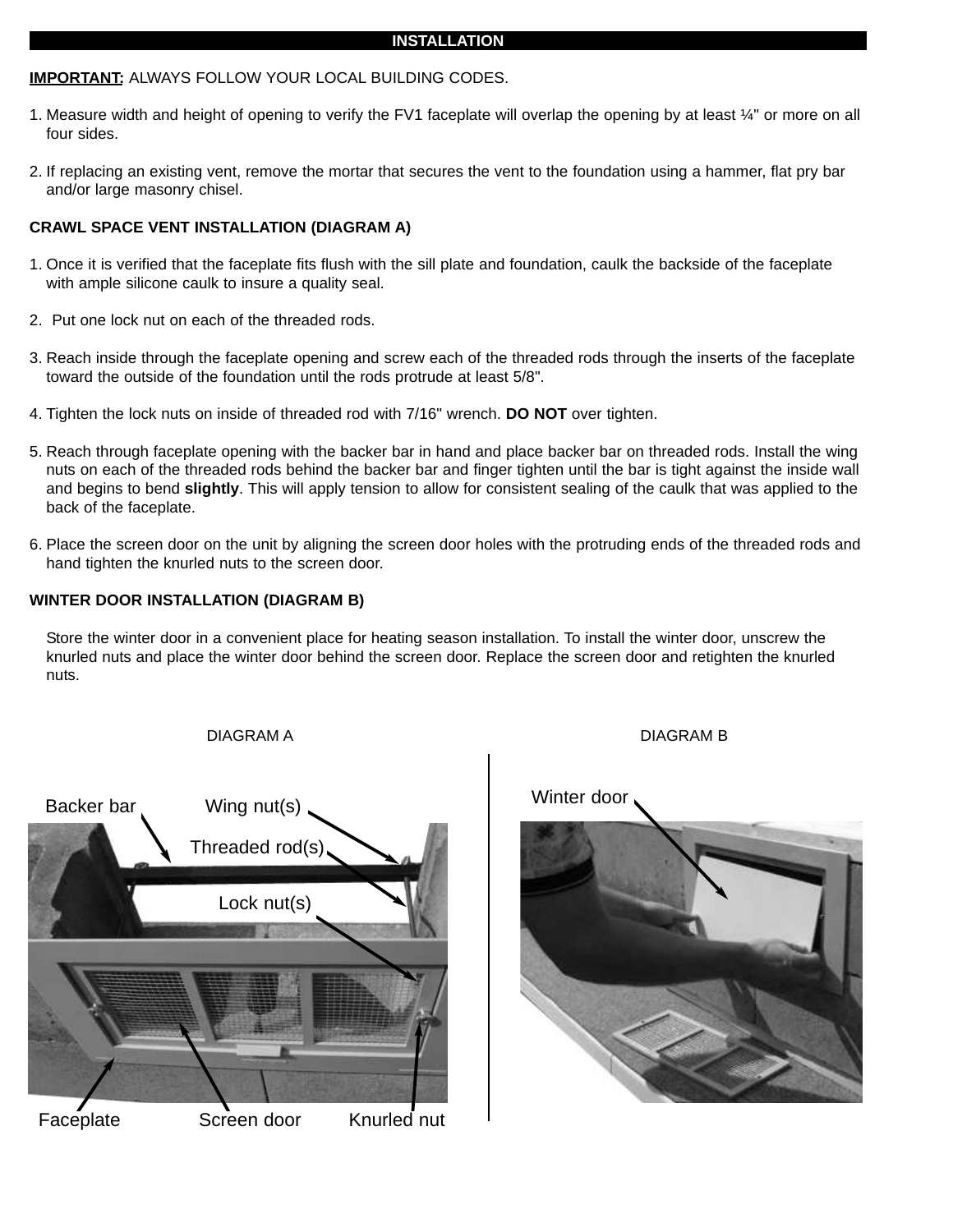#### **DIMENSIONS**



#### **TROUBLESHOOTING INSTALLATION PROBLEMS**

#### **VENT FACEPLATE DOES NOT FIT UNDER SIDING**

**OPTION 1:** Trim the FV1 faceplate. The backside of the faceplate has pre-scored lines to assist in trimming. This area can be trimmed using simple tools (utility knife, pliers, hacksaw) to customize the height of the faceplate. Width trimming is usually not needed, but may be done using cutting tools made to cut ABS materials.

**OPTION 2:** On some homes the siding needs to be pried away from the sill plate and the foundation by a 1/8" or 1/4" for the vent faceplate to slide under and up to the sill plate. To do this, one may use a pry bar or shims to pry the siding away from the framing and foundation. **Do so with caution. Siding can be very brittle.** Always secure all loosened areas once installation is complete. If the siding is pried away and the vent still will not fit check for nails, screws, or other obstructions.

#### **SILL PLATE OVERHANGS THE FOUNDATION AND THE VENT DOES NOT FIT FLUSH AGAINST FOUNDATION**

If the sill plate overhangs or is recessed from the foundation, use a 1x2, 2x2 or 2x4 piece of lumber cut to the length of the opening of the foundation and attach the lumber to the sill plate so that it is flush with the foundation. This now becomes the sill plate to which the faceplate can be mounted.

#### **FACEPLATE IS FLUSH, THREADED RODS ARE IN THE FACEPLATE BUT THE THREADED RODS DO NOT GO THROUGH THE PRE-DRILLED HOLES IN THE BACKER BAR; THE WING NUTS CANNOT BE ATTACHED**

The included threaded rods are 9" long. These will accommodate foundation block wall widths of up to 8". For buildings with thicker foundations, substitute the included rod with an 1/4" diameter rod cut to the length necessary for installation. **NOTE:** At least 1" of clearance is needed beyond the width of the foundation wall in order for the vent screen, winter door, and backer bar to fit properly.

#### **VENT OPENING IS BIGGER OR SMALLER THAN THE FV1 FACEPLATE**

A frame can be built for openings too large for the faceplate or the faceplate can be cut to size for a smaller opening.